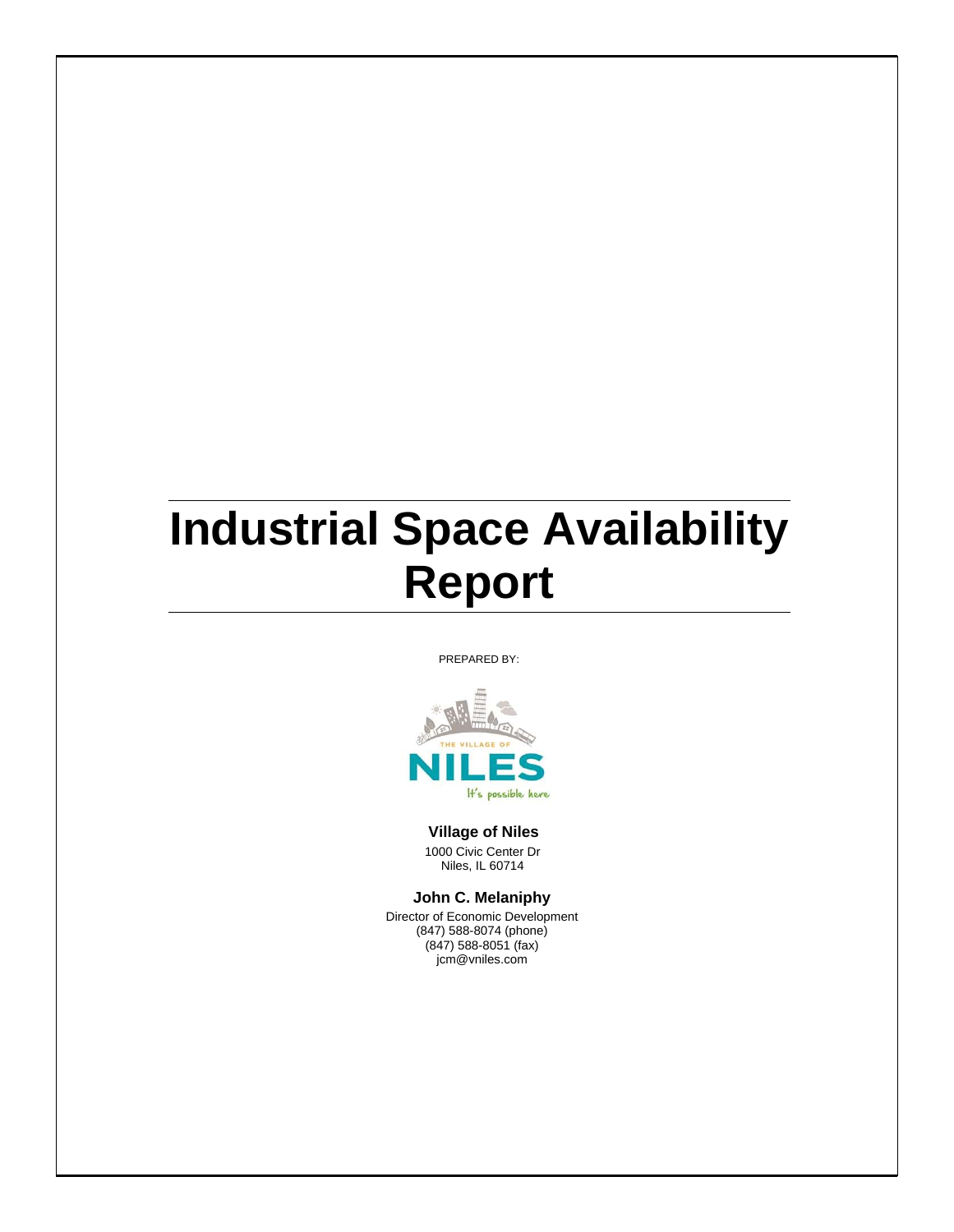



## *South Building Niles, IL 60714 Cook County*

*North Cook Ind Submarket*

Building Size: **37,000 SF 1.49 AC** Land Area: Stories: **1** Status: **Built 1988** Expenses: **2020 Tax @ \$6.72/sf**

% Leased: **100%** Rent/SF/Yr: **\$11.50** Max Contig: **2,265 SF** Smallest Space: **2,265 SF**

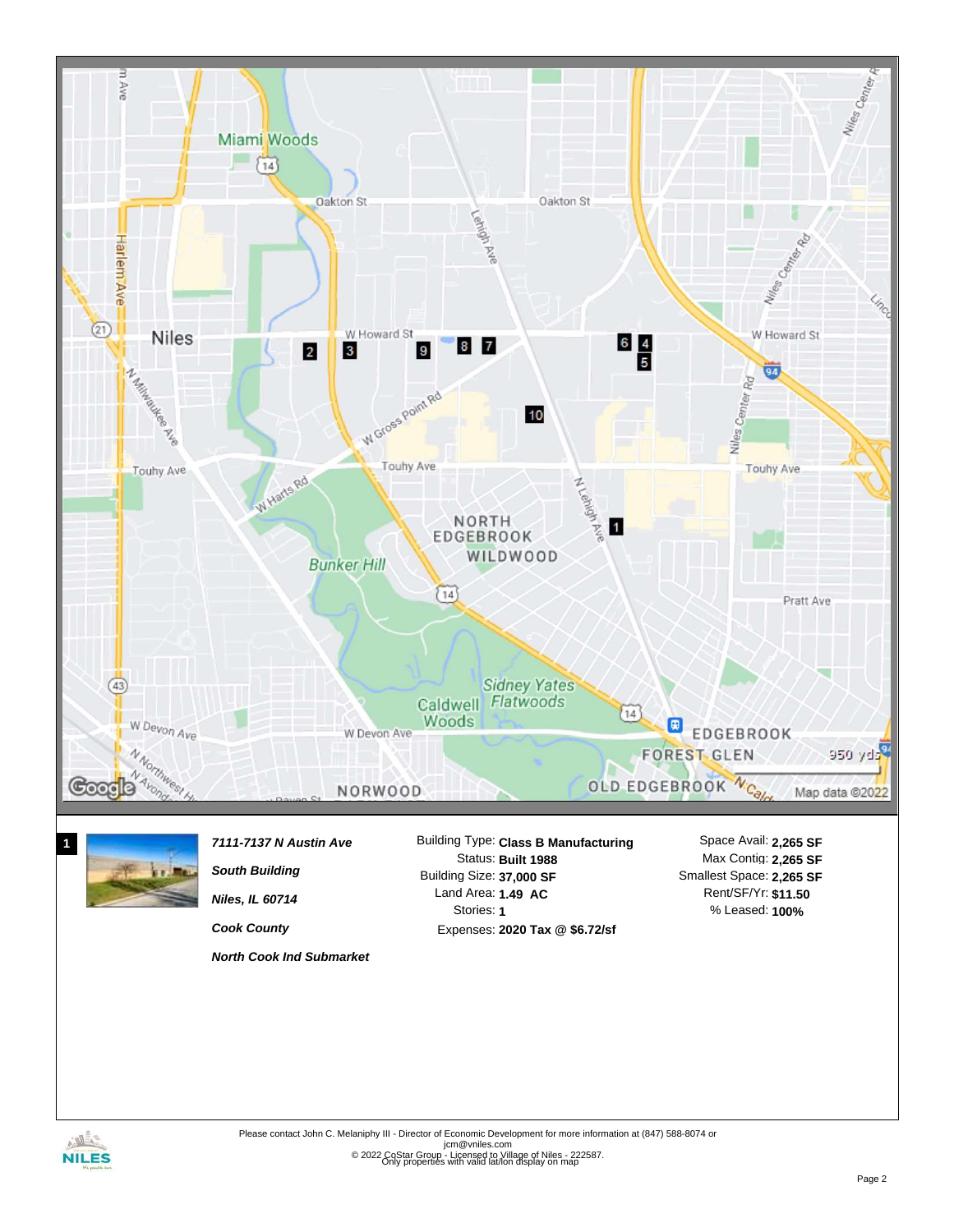| $\overline{\mathbf{c}}$<br>$\mathbf{3}$ | 7510-7540 N Caldwell Ave<br><b>Niles Industrial Center</b><br><b>Niles, IL 60714</b><br><b>Cook County</b><br>6653 Howard & Caldwell<br><b>North Cook Ind Submarket</b><br>7555 N Caldwell Ave<br><b>Niles, IL 60714</b><br><b>Cook County</b><br><b>North Cook Ind Submarket</b> | Building Type: Class B Manufacturing<br>Status: Built 1968<br>Building Size: 225,000 SF<br>Land Area: 9.38 AC<br>Stories: 1<br>Expenses: 2020 Tax @ \$2.67/sf, 2012 Est Tax @ \$2.10/sf; 2015 Ops @<br>\$1.19/sf, 2012 Est Ops @ \$0.40/sf<br>Building Type: Class B Manufacturing<br>Status: Built 1962<br>Building Size: 149,196 SF<br>Land Area: 6.41 AC<br>Stories: 1<br>Expenses: 2020 Tax @ \$0.71/sf, 2016 Est Tax @ \$0.80/sf | Space Avail: 81,044 SF<br>Max Contig: 81,044 SF<br>Smallest Space: 18.945 SF<br>Rent/SF/Yr: Withheld<br>% Leased: 64.0%<br>Space Avail: 68,405 SF<br>Max Contig: 68,405 SF<br>Smallest Space: 68,405 SF<br>Rent/SF/Yr: \$8.25<br>% Leased: 100% |
|-----------------------------------------|-----------------------------------------------------------------------------------------------------------------------------------------------------------------------------------------------------------------------------------------------------------------------------------|---------------------------------------------------------------------------------------------------------------------------------------------------------------------------------------------------------------------------------------------------------------------------------------------------------------------------------------------------------------------------------------------------------------------------------------|-------------------------------------------------------------------------------------------------------------------------------------------------------------------------------------------------------------------------------------------------|
|                                         | 5601-5631 W Howard St<br><b>Howard Plaza IV</b><br><b>Niles, IL 60714</b><br><b>Cook County</b><br>S/W/C<br><b>North Cook Ind Submarket</b>                                                                                                                                       | Building Type: Class B Warehouse<br>Status: Built 1978<br>Building Size: 64,969 SF<br>Land Area: 2.91 AC<br>Stories: 1<br>Expenses: 2020 Tax @ \$3.23/sf; 2016 Ops @ \$1.05/sf, 2004 Est Ops @<br>\$0.88/sf                                                                                                                                                                                                                           | Space Avail: 7,685 SF<br>Max Contig: 7,685 SF<br>Smallest Space: 7,685 SF<br>Rent/SF/Yr: \$6.50<br>% Leased: 88.2%                                                                                                                              |
| 5                                       | 5633-5675 W Howard St<br><b>Howard Plaza III</b><br><b>Niles, IL 60714</b><br><b>Cook County</b><br><b>North Cook Ind Submarket</b>                                                                                                                                               | Building Type: Class B Warehouse<br>Status: Built 1980<br>Building Size: 92,986 SF<br>Land Area: 3 AC<br>Stories: 1<br>Expenses: 2020 Tax @ \$2.24/sf, 2007 Est Tax @ \$1.67/sf; 2017 Ops @<br>\$1.03/sf, 2004 Est Ops @ \$0.78/sf                                                                                                                                                                                                    | Space Avail: 3,704 SF<br>Max Contig: 3,704 SF<br>Smallest Space: 3,704 SF<br>Rent/SF/Yr: \$6.00<br>% Leased: <b>96.0%</b>                                                                                                                       |
| 6                                       | 5709-5751 W Howard St<br><b>Howard Plaza I</b><br><b>Niles, IL 60714</b><br><b>Cook County</b><br><b>North Cook Ind Submarket</b>                                                                                                                                                 | Building Type: Class C Warehouse<br>Status: Built 1978<br>Building Size: 92,793 SF<br>Land Area: 4.30 AC<br>Stories: 1<br>Expenses: 2020 Tax @ \$3.01/sf; 2004 Est Ops @ \$0.76/sf                                                                                                                                                                                                                                                    | Space Avail: 5,015 SF<br>Max Contig: 5,015 SF<br>Smallest Space: 5,015 SF<br>Rent/SF/Yr: \$6.50<br>% Leased: 100%                                                                                                                               |
|                                         | 6105 W Howard St<br><b>Niles, IL 60714</b><br><b>Cook County</b><br><b>North Cook Ind Submarket</b>                                                                                                                                                                               | Building Type: Class C Warehouse<br>Status: Built 1964, Renov 1990<br>Building Size: 6,140 SF<br>Land Area: 1.02 AC<br>Stories: 1<br>Expenses: 2020 Tax @ \$4.06/sf                                                                                                                                                                                                                                                                   | Space Avail: 6,140 SF<br>Max Contig: 5,640 SF<br>Smallest Space: 5,640 SF<br>Rent/SF/Yr: Withheld<br>% Leased: 0%                                                                                                                               |

**NILES** 

Please contact John C. Melaniphy III - Director of Economic Development for more information at (847) 588-8074 or<br>jcm@vniles.com<br>© 2022 CoStar Group - Licensed to Village of Niles - 222587.

Only properties with valid lat/lon display on map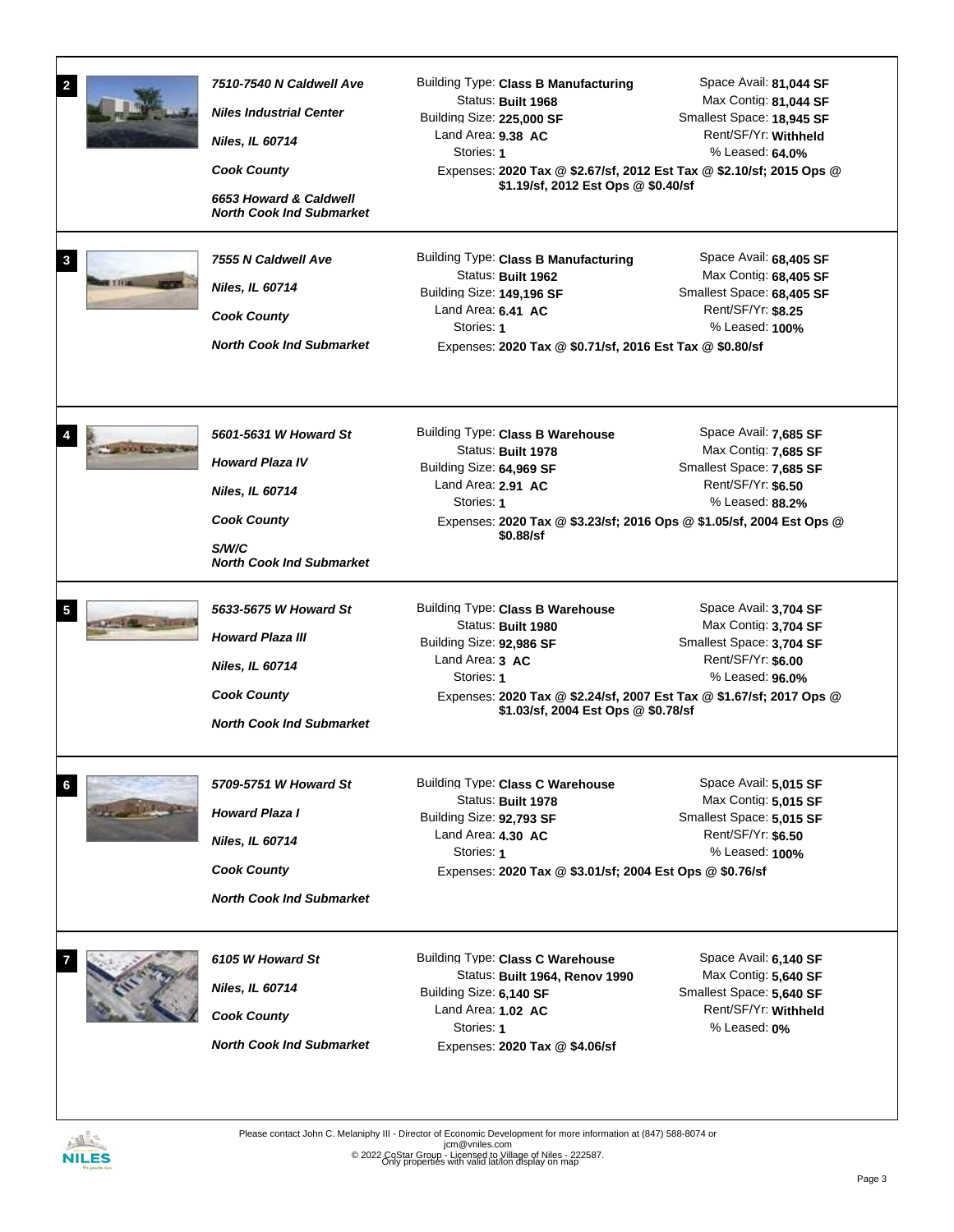| 6143 W Howard St<br><b>Niles, IL 60714</b><br><b>Cook County</b><br><b>North Cook Ind Submarket</b> | Building Type: Class C Manufacturing<br>Status: Built 1962, Renov 1980<br>Building Size: 34,347 SF<br>Land Area: $1.70$ AC<br>Stories: 1<br>Expenses: 2020 Tax @ \$2.18/sf | Space Avail: 34,347 SF<br>Max Contig: 34,347 SF<br>Smallest Space: 34,347 SF<br>Rent/SF/Yr: Withheld<br>% Leased: 0% |  |  |  |  |
|-----------------------------------------------------------------------------------------------------|----------------------------------------------------------------------------------------------------------------------------------------------------------------------------|----------------------------------------------------------------------------------------------------------------------|--|--|--|--|
| 6201-6299 W Howard St                                                                               | Building Type: Class B Flex                                                                                                                                                | Space Avail: 8,633 SF                                                                                                |  |  |  |  |
| <b>Howard Commons</b>                                                                               | Status: Built 1956, Renov 1986<br>Building Size: 374,862 SF                                                                                                                | Max Contig: 4,953 SF<br>Smallest Space: 3,680 SF                                                                     |  |  |  |  |
| <b>Niles. IL 60714</b>                                                                              | Land Area: 18.80 AC<br>Stories: 2                                                                                                                                          | Rent/SF/Yr: \$12.00<br>% Leased: 99.0%                                                                               |  |  |  |  |
| <b>Cook County</b>                                                                                  | Expenses: 2020 Tax @ \$1.84/sf, 2012 Est Tax @ \$1.20/sf; 2011 Ops @<br>\$1.94/sf, 2012 Est Ops @ \$1.43/sf                                                                |                                                                                                                      |  |  |  |  |
| S/E/C<br><b>North Cook Ind Submarket</b>                                                            |                                                                                                                                                                            |                                                                                                                      |  |  |  |  |
| 5990 W Touhy Ave                                                                                    | Building Type: Class B Manufacturing                                                                                                                                       | Space Avail: 40,000 SF                                                                                               |  |  |  |  |
| <b>Center Point Business Center</b>                                                                 | Status: Built 1960, Renov 1993<br>Building Size: 300,791 SF                                                                                                                | Max Contig: 40,000 SF<br>Smallest Space: 10,000 SF                                                                   |  |  |  |  |
| $Nilac$ II $6071A$                                                                                  | Land Area: 10.38 AC                                                                                                                                                        | Rent/SF/Yr: Withheld                                                                                                 |  |  |  |  |

Stories: **2**

Expenses: **2020 Tax @ \$2.33/sf, 1994 Est Tax @ \$1.30/sf**

*Niles, IL 60714 Cook County*

*North Cook Ind Submarket*



**8**

**9**

**10**

% Leased: **86.7%**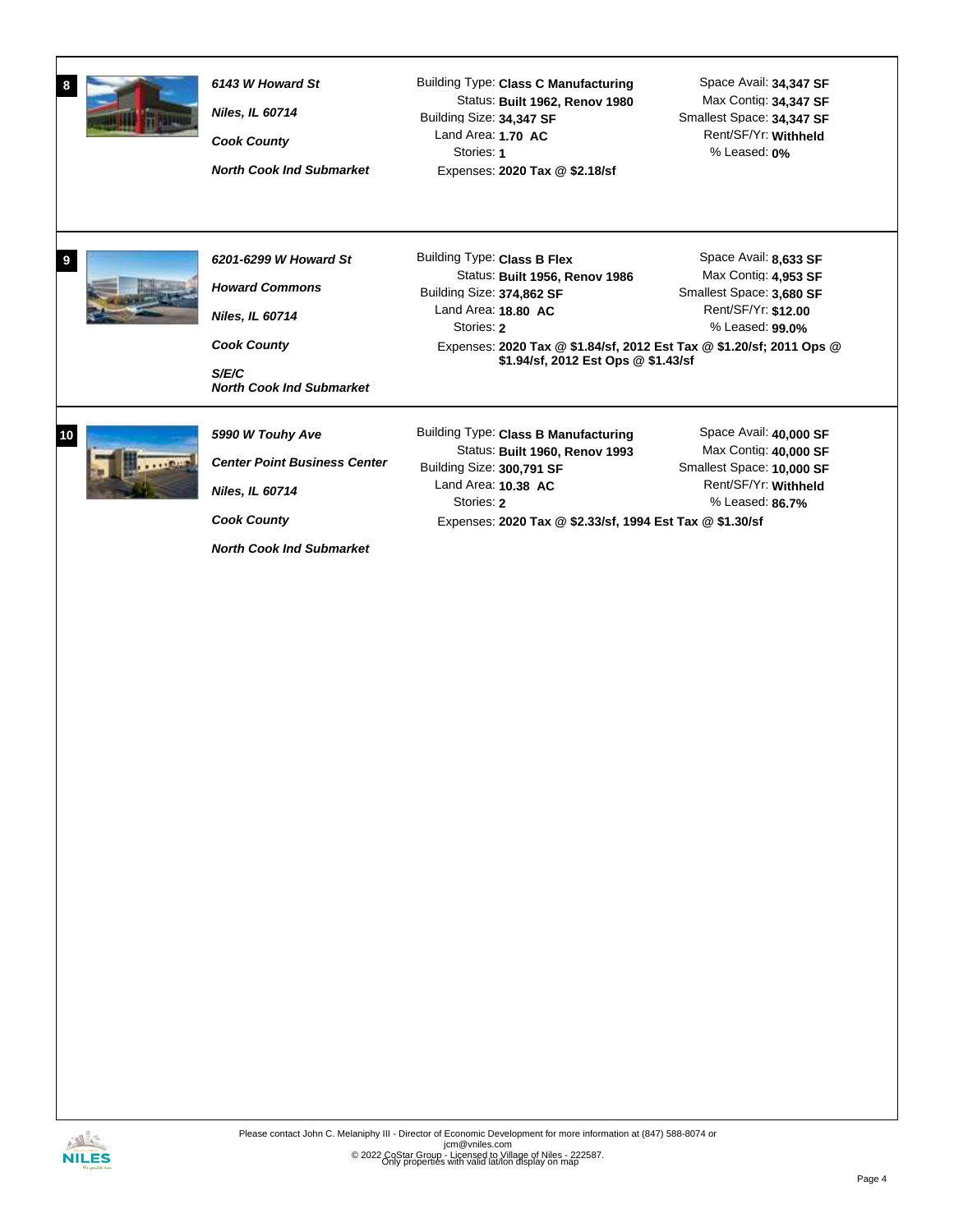|                                                                                                                                                      | <b>Address</b><br><b>Building/Park Name</b>                                                                                                                            | <b>SF Avail</b><br>For Sale (\$/SF)                                                                                                                        | <b>Rent/SF/Yr</b><br><b>Stories</b>       | <b>RBA</b><br>Land    | <b>Ceiling Height</b><br><b>Drive Ins</b>                                      | <b>Docks</b><br><b>Levelators</b> | <b>Crane</b><br><b>Sprinkler</b> |                  |
|------------------------------------------------------------------------------------------------------------------------------------------------------|------------------------------------------------------------------------------------------------------------------------------------------------------------------------|------------------------------------------------------------------------------------------------------------------------------------------------------------|-------------------------------------------|-----------------------|--------------------------------------------------------------------------------|-----------------------------------|----------------------------------|------------------|
|                                                                                                                                                      | 7111-7137 N Austin Ave<br><b>Austin Commons</b><br>South Building<br>Niles, IL 60714                                                                                   | 2,265 SF / 500 ofc<br><b>Not For Sale</b><br>Expenses: 2020 Tax @ \$6.72/sf<br>Parking: 122 Surface Spaces are available; Ratio of 2.81/1,000<br><b>SF</b> | \$11.50/mg<br>1                           | 37,000 SF<br>1.49 AC  | 14'0"<br>3 - 10'0"w x 10'0"h Yes<br>Power: 100-150a/240v 3p<br>Rail Line: None | 2 int                             | <b>None</b><br>Wet               |                  |
|                                                                                                                                                      | Utilities: Heating - Gas<br>Landlord Rep: Korman, Lederer & Associates / Peter Balyeat (847) 205-4356 / Patrick Lederer (847) 205-4367 -- 2,265 SF /500 ofc (2,265 SF) |                                                                                                                                                            |                                           |                       |                                                                                |                                   |                                  |                  |
| Unit<br>Floor<br>Use/Type                                                                                                                            | <b>Leasing Company</b>                                                                                                                                                 | <b>SF Avail/Divide?</b>                                                                                                                                    |                                           | <b>Bldg Cntg</b>      | Rent/SF/YR                                                                     | Occupancy<br>Term                 | <b>Docks</b>                     | <b>Drive-Ins</b> |
| 7131<br>Industrial/Direct<br>P<br>1st                                                                                                                | Korman, Lederer & Associates                                                                                                                                           |                                                                                                                                                            | 2,265/500 ofc N                           | 2,265                 | \$11.50/mg<br>09/2022                                                          | Negotiable                        | 2                                | 1                |
|                                                                                                                                                      |                                                                                                                                                                        | <b>Building Notes</b>                                                                                                                                      |                                           |                       |                                                                                |                                   |                                  |                  |
| Office space is air-conditioned                                                                                                                      |                                                                                                                                                                        |                                                                                                                                                            |                                           |                       |                                                                                |                                   |                                  |                  |
|                                                                                                                                                      | <b>Address</b><br><b>Building/Park Name</b>                                                                                                                            | <b>SF Avail</b><br>For Sale (\$/SF)                                                                                                                        | <b>Rent/SF/Yr</b><br><b>Stories</b>       | <b>RBA</b><br>Land    | <b>Ceiling Height</b><br><b>Drive Ins</b>                                      | <b>Docks</b><br><b>Levelators</b> | Crane<br><b>Sprinkler</b>        |                  |
|                                                                                                                                                      | 7510-7540 N Caldwell Ave<br>Niles Industrial Center<br>Niles, IL 60714                                                                                                 | 81,044 SF / 19,099 ofc<br><b>Not For Sale</b>                                                                                                              | Withheld<br>1                             | 225,000 SF<br>9.38 AC | 20'6"<br>4 - 12'0"w x 14'0"h 4int/2 ext                                        | 4 int/2 ext                       | <b>None</b><br>Yes               |                  |
|                                                                                                                                                      |                                                                                                                                                                        | Expenses: 2020 Tax @ \$2.67/sf, 2012 Est Tax @ \$2.10/sf; 2015<br>Parking: 109 Surface Spaces are available; Ratio of 0.48/1,000<br><b>SF</b>              | Ops @ \$1.19/sf, 2012 Est Ops @ \$0.40/sf |                       | Power: 800a/277-480v 3p/4w<br>Rail Line: None                                  |                                   |                                  |                  |
| Utilities: Gas - Natural, Heating - Gas, Sewer - City, Water - City                                                                                  |                                                                                                                                                                        |                                                                                                                                                            |                                           |                       |                                                                                |                                   |                                  |                  |
| Landlord Rep: Cushman & Wakefield / Eric Fischer (847) 720-1369 / Brett Kroner (847) 720-1367 / Steve Stone (847) 720-1364 / Marc Samuels (847) 720- |                                                                                                                                                                        |                                                                                                                                                            |                                           |                       |                                                                                |                                   |                                  |                  |
| 1368 -- 81,044 SF /19,099 ofc (18,945-21,577 SF)                                                                                                     |                                                                                                                                                                        |                                                                                                                                                            |                                           |                       |                                                                                |                                   |                                  |                  |
|                                                                                                                                                      |                                                                                                                                                                        |                                                                                                                                                            |                                           |                       |                                                                                |                                   |                                  |                  |
| Floor<br>Unit<br>Use/Type                                                                                                                            | <b>Leasing Company</b>                                                                                                                                                 | <b>SF Avail/Divide?</b>                                                                                                                                    |                                           | <b>Bldg Cntg</b>      | Rent/SF/YR                                                                     | Term<br>Occupancy                 | <b>Docks</b>                     | <b>Drive-Ins</b> |
| 7510<br>Industrial/Direct<br>P 1st                                                                                                                   | Cushman & Wakefield                                                                                                                                                    |                                                                                                                                                            | 21,577/4,322 ofc N                        | 81,044                | Withheld<br>Vacant                                                             | Negotiable                        | $\overline{2}$                   |                  |
| P 1st<br>7520<br>Industrial/Direct                                                                                                                   | Cushman & Wakefield                                                                                                                                                    |                                                                                                                                                            | 18,945/6,310 ofc N                        | 81,044                | Withheld<br>Vacant                                                             | Negotiable                        | $\overline{2}$                   |                  |



Please contact John C. Melaniphy III - Director of Economic Development for more information at (847) 588-8074 or<br>jcm@vniles.com<br>© 2022 CoStar Group - Licensed to Village of Niles - 222587.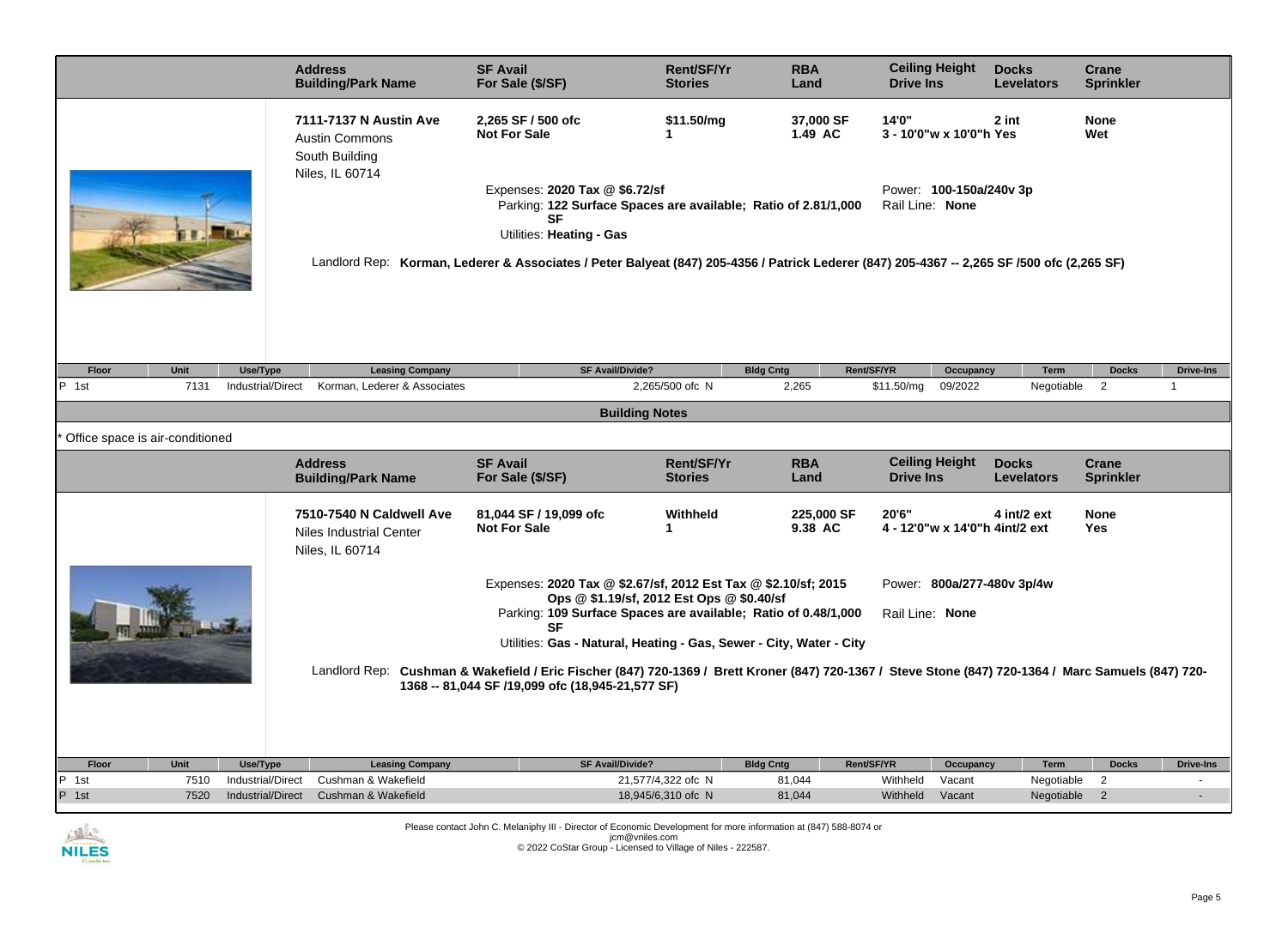| Floor | Unit                 | Use/Type                 | <b>Leasing Company</b>                                                       | <b>SF Avail/Divide?</b>                                                                                                                                                                            |                                     | <b>Bldg Cntg</b>      | Rent/SF/YR       | Occupancy                 | <b>Term</b>                       | <b>Docks</b>              | <b>Drive-Ins</b> |
|-------|----------------------|--------------------------|------------------------------------------------------------------------------|----------------------------------------------------------------------------------------------------------------------------------------------------------------------------------------------------|-------------------------------------|-----------------------|------------------|---------------------------|-----------------------------------|---------------------------|------------------|
| P 1st | 7530                 | Industrial/Direct        | Cushman & Wakefield                                                          |                                                                                                                                                                                                    | 18,945/3,300 ofc N                  | 81,044                | Withheld         | Vacant                    | Negotiable                        | $\overline{2}$            | $\blacksquare$   |
| P 1st | 7540                 | <b>Industrial/Direct</b> | Cushman & Wakefield                                                          |                                                                                                                                                                                                    | 21,577/5,167 ofc N                  | 81,044                | Withheld         | Vacant                    | Negotiable                        | $\overline{2}$            |                  |
|       |                      |                          | <b>Address</b><br><b>Building/Park Name</b>                                  | <b>SF Avail</b><br>For Sale (\$/SF)                                                                                                                                                                | <b>Rent/SF/Yr</b><br><b>Stories</b> | <b>RBA</b><br>Land    | <b>Drive Ins</b> | <b>Ceiling Height</b>     | <b>Docks</b><br><b>Levelators</b> | Crane<br><b>Sprinkler</b> |                  |
|       |                      |                          | 7555 N Caldwell Ave<br>Niles, IL 60714                                       | 68,405 SF / 12,902 ofc<br><b>Not For Sale</b>                                                                                                                                                      | \$8.25/n<br>$\mathbf 1$             | 149,196 SF<br>6.41 AC | 20'0"-24'0"      | 1 - 12'0"w x 14'0"h 8 ext | 1 int/ $8$ ext                    | <b>Yes</b>                |                  |
| THE   |                      |                          |                                                                              | Expenses: 2020 Tax @ \$0.71/sf, 2016 Est Tax @ \$0.80/sf<br>Parking: 200 Surface Spaces are available; Ratio of 1.33/1,000<br><b>SF</b><br>Utilities: Sewer - City, Water - City                   |                                     |                       | Rail Line: None  | Power: 1600a/480v 3p/4w   |                                   |                           |                  |
|       |                      |                          |                                                                              | Landlord Rep: Cushman & Wakefield / Brett Kroner (847) 720-1367 / Steve Stone (847) 720-1364 / Eric Fischer (847) 720-1369 / Jackson Elder (847) 518-<br>9100 -- 68,405 SF /12,902 ofc (68,405 SF) |                                     |                       |                  |                           |                                   |                           |                  |
| Floor | Unit                 | Use/Type                 | <b>Leasing Company</b>                                                       | <b>SF Avail/Divide?</b>                                                                                                                                                                            |                                     | <b>Bldg Cntg</b>      | Rent/SF/YR       | Occupancy                 | <b>Term</b>                       | <b>Docks</b>              | <b>Drive-Ins</b> |
| P 1st |                      | Industrial/Direct        | Cushman & Wakefield                                                          |                                                                                                                                                                                                    | 68,405/12,902 ofc N                 | 68,405                | \$8.25/n         | 30 Days                   | Negotiable                        | ÷.                        |                  |
|       |                      |                          | <b>Address</b><br><b>Building/Park Name</b>                                  | <b>SF Avail</b><br>For Sale (\$/SF)                                                                                                                                                                | <b>Rent/SF/Yr</b><br><b>Stories</b> | <b>RBA</b><br>Land    | <b>Drive Ins</b> | <b>Ceiling Height</b>     | <b>Docks</b><br><b>Levelators</b> | Crane<br><b>Sprinkler</b> |                  |
|       |                      |                          | 5601-5631 W Howard St<br>Quad at Niles<br>Howard Plaza IV<br>Niles, IL 60714 | 7,685 SF / 1,500 ofc<br><b>Not For Sale</b>                                                                                                                                                        | \$6.50/n<br>1                       | 64.969 SF<br>2.91 AC  | 14'0"<br>3       |                           | 4 int/4 ext<br>4int/4 ext         | <b>Yes</b>                |                  |
|       |                      |                          |                                                                              | Expenses: 2020 Tax @ \$3.23/sf; 2016 Ops @ \$1.05/sf, 2004 Est                                                                                                                                     |                                     |                       |                  | Power: 200a/240v 3p       |                                   |                           |                  |
|       |                      |                          |                                                                              | Ops @ \$0.88/sf                                                                                                                                                                                    |                                     |                       |                  |                           |                                   |                           |                  |
|       | Il I die in the mann |                          |                                                                              | Parking: 100 free Surface Spaces are available; Ratio of<br>1.54/1.000 SF<br>Utilities: Heating - Gas, Sewer - City, Water - City                                                                  |                                     |                       | Rail Line: -     |                           |                                   |                           |                  |
|       |                      |                          |                                                                              | Landlord Rep: Colliers / Brendan Green (847) 698-8227 / Christopher Volkert (847) 698-8237 / Linda McDonagh (847) 967-9312 / Jeff Harkensee (847) 698-<br>8216 -- 7,685 SF /1,500 ofc (7,685 SF)   |                                     |                       |                  |                           |                                   |                           |                  |
| Floor | Unit                 | Use/Type                 | <b>Leasing Company</b>                                                       | <b>SF Avail/Divide?</b>                                                                                                                                                                            |                                     | <b>Bldg Cntg</b>      | Rent/SF/YR       |                           | <b>Term</b>                       | <b>Docks</b>              | <b>Drive-Ins</b> |
| P 1st | 5617-5619            | Industrial/Direct        | Colliers                                                                     |                                                                                                                                                                                                    | 7,685/1,500 ofc N                   | 7,685                 | \$6.50/n         | Occupancy<br>Vacant       | Negotiable                        | $\overline{2}$            |                  |
|       |                      |                          |                                                                              |                                                                                                                                                                                                    |                                     |                       |                  |                           |                                   |                           |                  |



Please contact John C. Melaniphy III - Director of Economic Development for more information at (847) 588-8074 or<br>jcm@vniles.com<br>© 2022 CoStar Group - Licensed to Village of Niles - 222587.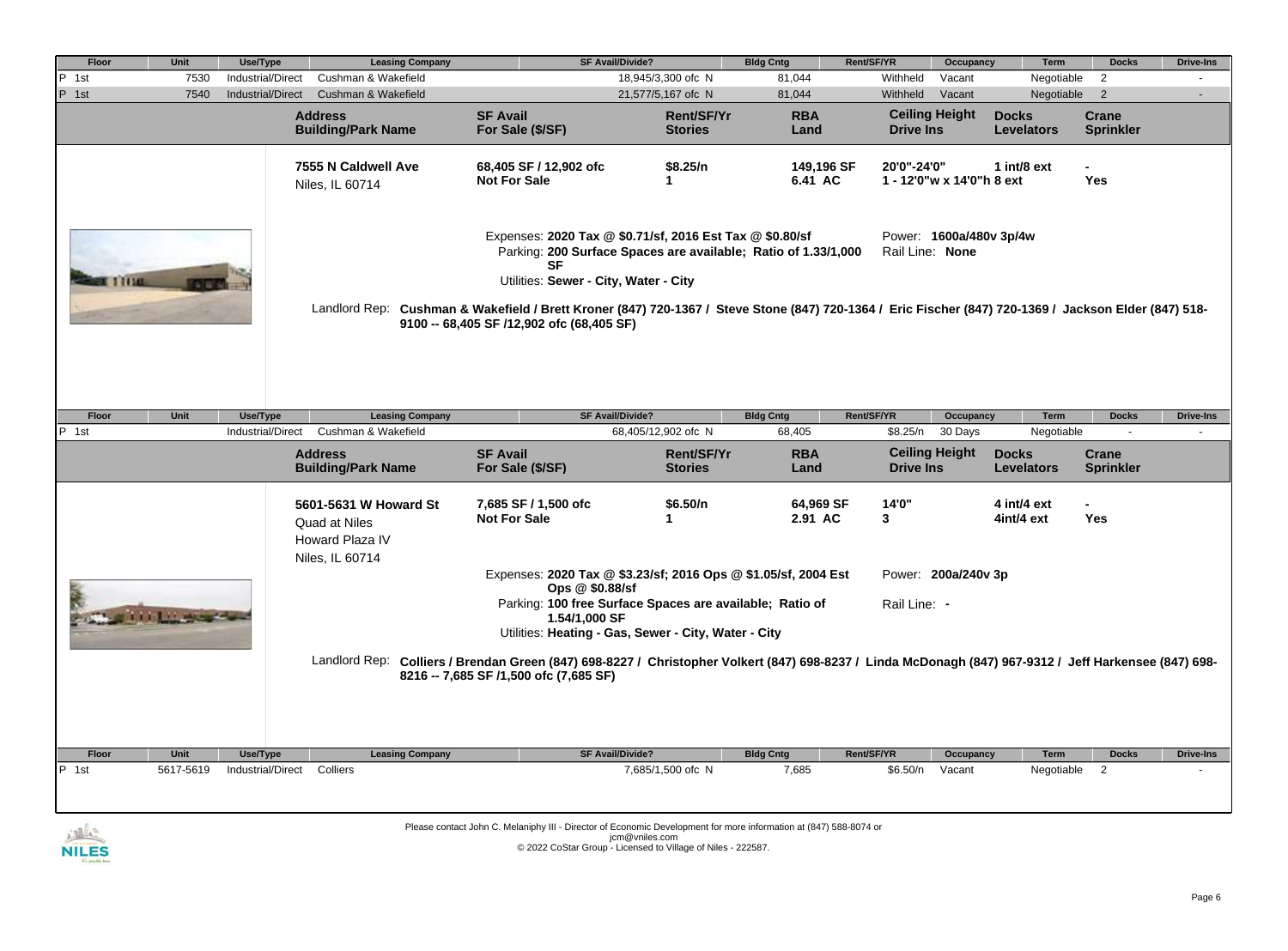|                                                                                                                                                                                                                                                                                                                                                                                                                                                            | <b>Address</b><br><b>Building/Park Name</b>                                   | <b>SF Avail</b><br>For Sale (\$/SF)                                                                                                 | Rent/SF/Yr<br><b>Stories</b> | <b>RBA</b><br>Land        | <b>Ceiling Height</b><br><b>Drive Ins</b> |                     | <b>Docks</b><br><b>Levelators</b> | Crane<br><b>Sprinkler</b>                |                  |  |  |
|------------------------------------------------------------------------------------------------------------------------------------------------------------------------------------------------------------------------------------------------------------------------------------------------------------------------------------------------------------------------------------------------------------------------------------------------------------|-------------------------------------------------------------------------------|-------------------------------------------------------------------------------------------------------------------------------------|------------------------------|---------------------------|-------------------------------------------|---------------------|-----------------------------------|------------------------------------------|------------------|--|--|
|                                                                                                                                                                                                                                                                                                                                                                                                                                                            | 5633-5675 W Howard St<br>Quad at Niles<br>Howard Plaza III<br>Niles, IL 60714 | 3,704 SF / 1,702 ofc<br><b>Not For Sale</b>                                                                                         | \$6.00/n<br>$\mathbf 1$      | 92,986 SF<br>3 AC         | 14'0"<br>4 - 10'0"w x 12'0"h 12 ext       |                     | 12 ext                            | <b>None</b><br>Yes                       |                  |  |  |
| Expenses: 2020 Tax @ \$2.24/sf, 2007 Est Tax @ \$1.67/sf; 2017<br>Power: 200-400a/208v 3p<br>Ops @ \$1.03/sf, 2004 Est Ops @ \$0.78/sf<br>Parking: 100 free Surface Spaces are available; Ratio of<br>Rail Line: None<br>1.00/1,000 SF<br>the the state of the state<br>Utilities: Heating - Gas<br>Landlord Rep: Colliers / Brendan Green (847) 698-8227 / Christopher Volkert (847) 698-8237 / Linda McDonagh (847) 967-9312 / Jeff Harkensee (847) 698- |                                                                               |                                                                                                                                     |                              |                           |                                           |                     |                                   |                                          |                  |  |  |
|                                                                                                                                                                                                                                                                                                                                                                                                                                                            | 8216 -- 3,704 SF /1,702 ofc (3,704 SF)                                        |                                                                                                                                     |                              |                           |                                           |                     |                                   |                                          |                  |  |  |
| Floor<br>Unit<br>Use/Type<br>P 1st<br>5675                                                                                                                                                                                                                                                                                                                                                                                                                 | <b>Leasing Company</b><br>Industrial/Direct Colliers                          | <b>SF Avail/Divide?</b>                                                                                                             | 3,704/1,702 ofc N            | <b>Bldg Cntg</b><br>3,704 | Rent/SF/YR<br>\$6.00/n                    | Occupancy<br>Vacant | Term<br>Negotiable                | <b>Docks</b><br>$\overline{\phantom{a}}$ | <b>Drive-Ins</b> |  |  |
|                                                                                                                                                                                                                                                                                                                                                                                                                                                            |                                                                               | <b>Building Notes</b>                                                                                                               |                              |                           |                                           |                     |                                   |                                          |                  |  |  |
| 4 Common Loading Docks                                                                                                                                                                                                                                                                                                                                                                                                                                     |                                                                               |                                                                                                                                     |                              |                           |                                           |                     |                                   |                                          |                  |  |  |
|                                                                                                                                                                                                                                                                                                                                                                                                                                                            |                                                                               |                                                                                                                                     |                              |                           |                                           |                     |                                   |                                          |                  |  |  |
| Some Units Have Private Drive-In Doors                                                                                                                                                                                                                                                                                                                                                                                                                     |                                                                               |                                                                                                                                     |                              |                           |                                           |                     |                                   |                                          |                  |  |  |
| Base Rental includes real estate taxes and building fire insurance stopped at current rates                                                                                                                                                                                                                                                                                                                                                                |                                                                               |                                                                                                                                     |                              |                           |                                           |                     |                                   |                                          |                  |  |  |
| Tenant responsible for share of common expenses                                                                                                                                                                                                                                                                                                                                                                                                            |                                                                               |                                                                                                                                     |                              |                           |                                           |                     |                                   |                                          |                  |  |  |
|                                                                                                                                                                                                                                                                                                                                                                                                                                                            |                                                                               |                                                                                                                                     |                              |                           |                                           |                     |                                   |                                          |                  |  |  |
|                                                                                                                                                                                                                                                                                                                                                                                                                                                            |                                                                               |                                                                                                                                     |                              |                           |                                           |                     |                                   |                                          |                  |  |  |
|                                                                                                                                                                                                                                                                                                                                                                                                                                                            |                                                                               |                                                                                                                                     |                              |                           |                                           |                     |                                   |                                          |                  |  |  |
|                                                                                                                                                                                                                                                                                                                                                                                                                                                            |                                                                               |                                                                                                                                     |                              |                           |                                           |                     |                                   |                                          |                  |  |  |
| A BALL                                                                                                                                                                                                                                                                                                                                                                                                                                                     |                                                                               | Please contact John C. Melaniphy III - Director of Economic Development for more information at (847) 588-8074 or<br>jcm@vniles.com |                              |                           |                                           |                     |                                   |                                          |                  |  |  |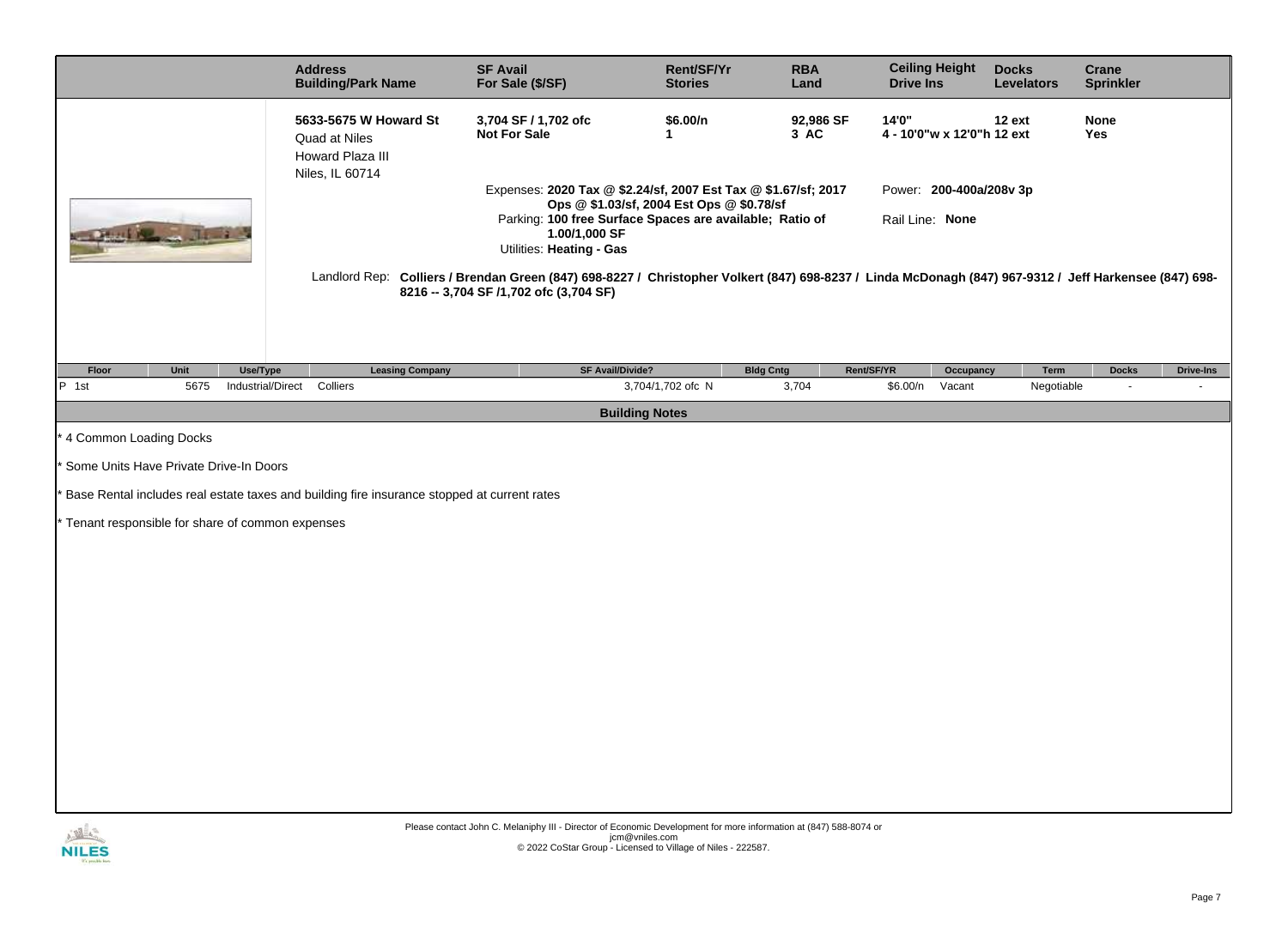| 5709-5751 W Howard St<br>5,015 SF / 1,253 ofc<br>\$6.50/n<br>92,793 SF<br>14'0"<br>12 ext<br><b>Not For Sale</b><br>4.30 AC<br>4 - 12'0"w x 12'0"h 12 ext<br>Wet<br>$\mathbf 1$<br>Quad at Niles<br>Howard Plaza I<br>Niles, IL 60714<br>Expenses: 2020 Tax @ \$3.01/sf; 2004 Est Ops @ \$0.76/sf<br>Power: 100a/208v 3p<br>Parking: 100 Surface Spaces are available; Ratio of 1.08/1,000<br>Rail Line: None<br><b>SF</b><br>Utilities: Heating - Gas<br>Landlord Rep: Colliers / Brendan Green (847) 698-8227 / Christopher Volkert (847) 698-8237 / Linda McDonagh (847) 967-9312 / Jeff Harkensee (847) 698-<br>8216 -- 5,015 SF /1,253 ofc (5,015 SF)<br>Unit<br><b>SF Avail/Divide?</b><br>Rent/SF/YR<br>Occupancy<br><b>Docks</b><br>Floor<br>Use/Type<br><b>Leasing Company</b><br><b>Bldg Cntg</b><br>Term<br>P 1st<br>5721<br><b>Industrial/Direct</b><br>Colliers<br>5,015/1,253 ofc N<br>5,015<br>\$6.50/n<br>30 Days<br>Negotiable<br>$\overline{4}$<br><b>Ceiling Height</b><br><b>SF Avail</b><br><b>Rent/SF/Yr</b><br><b>RBA</b><br><b>Docks</b><br><b>Address</b><br>Crane<br><b>Building/Park Name</b><br>For Sale (\$/SF)<br><b>Drive Ins</b><br><b>Sprinkler</b><br><b>Stories</b><br><b>Levelators</b><br>Land<br>6105 W Howard St<br>6,140 SF / 640 ofc<br><b>Withheld</b><br>6,140 SF<br>14'0"<br>8 ext<br>1.02 AC<br>For Sale at \$2,500,000<br>$\mathbf 1$<br>Niles, IL 60714<br>(\$407.17/SF) - Under Contract<br>Expenses: 2020 Tax @ \$4.06/sf<br>Power: -<br>Rail Line: None<br>Parking: Ratio of 0.00/1,000 SF<br>Utilities: Gas - Natural, Heating - Gas, Lighting - Fluorescent, Sewer - City, Water - City<br>Landlord Rep: Coldwell Banker Residential Brokerage / Teodora Bogdan (847) 873-5401 -- 5,640 SF /640 ofc (5,640 SF)<br><b>SF Avail/Divide?</b><br>Floor<br>Unit<br>Use/Type<br><b>Leasing Company</b><br><b>Bldg Cntg</b><br>Rent/SF/YR<br><b>Term</b><br><b>Docks</b><br>Occupancy<br>Coldwell Banker Residential Brokerage<br>8<br>P 1st<br>Industrial/Direct<br>5,640/640 ofc N<br>5,640<br>Withheld<br>Vacant<br>5-10 yrs | <b>Address</b><br><b>Building/Park Name</b> | <b>SF Avail</b><br>For Sale (\$/SF) | <b>Rent/SF/Yr</b><br><b>Stories</b> | <b>RBA</b><br>Land | <b>Ceiling Height</b><br><b>Drive Ins</b> | <b>Docks</b><br><b>Levelators</b> | Crane<br><b>Sprinkler</b> |                  |
|------------------------------------------------------------------------------------------------------------------------------------------------------------------------------------------------------------------------------------------------------------------------------------------------------------------------------------------------------------------------------------------------------------------------------------------------------------------------------------------------------------------------------------------------------------------------------------------------------------------------------------------------------------------------------------------------------------------------------------------------------------------------------------------------------------------------------------------------------------------------------------------------------------------------------------------------------------------------------------------------------------------------------------------------------------------------------------------------------------------------------------------------------------------------------------------------------------------------------------------------------------------------------------------------------------------------------------------------------------------------------------------------------------------------------------------------------------------------------------------------------------------------------------------------------------------------------------------------------------------------------------------------------------------------------------------------------------------------------------------------------------------------------------------------------------------------------------------------------------------------------------------------------------------------------------------------------------------------------------------------------------------------------------------------------------------------------|---------------------------------------------|-------------------------------------|-------------------------------------|--------------------|-------------------------------------------|-----------------------------------|---------------------------|------------------|
|                                                                                                                                                                                                                                                                                                                                                                                                                                                                                                                                                                                                                                                                                                                                                                                                                                                                                                                                                                                                                                                                                                                                                                                                                                                                                                                                                                                                                                                                                                                                                                                                                                                                                                                                                                                                                                                                                                                                                                                                                                                                              |                                             |                                     |                                     |                    |                                           |                                   |                           |                  |
|                                                                                                                                                                                                                                                                                                                                                                                                                                                                                                                                                                                                                                                                                                                                                                                                                                                                                                                                                                                                                                                                                                                                                                                                                                                                                                                                                                                                                                                                                                                                                                                                                                                                                                                                                                                                                                                                                                                                                                                                                                                                              |                                             |                                     |                                     |                    |                                           |                                   |                           |                  |
|                                                                                                                                                                                                                                                                                                                                                                                                                                                                                                                                                                                                                                                                                                                                                                                                                                                                                                                                                                                                                                                                                                                                                                                                                                                                                                                                                                                                                                                                                                                                                                                                                                                                                                                                                                                                                                                                                                                                                                                                                                                                              |                                             |                                     |                                     |                    |                                           |                                   |                           |                  |
|                                                                                                                                                                                                                                                                                                                                                                                                                                                                                                                                                                                                                                                                                                                                                                                                                                                                                                                                                                                                                                                                                                                                                                                                                                                                                                                                                                                                                                                                                                                                                                                                                                                                                                                                                                                                                                                                                                                                                                                                                                                                              |                                             |                                     |                                     |                    |                                           |                                   |                           | <b>Drive-Ins</b> |
|                                                                                                                                                                                                                                                                                                                                                                                                                                                                                                                                                                                                                                                                                                                                                                                                                                                                                                                                                                                                                                                                                                                                                                                                                                                                                                                                                                                                                                                                                                                                                                                                                                                                                                                                                                                                                                                                                                                                                                                                                                                                              |                                             |                                     |                                     |                    |                                           |                                   |                           |                  |
|                                                                                                                                                                                                                                                                                                                                                                                                                                                                                                                                                                                                                                                                                                                                                                                                                                                                                                                                                                                                                                                                                                                                                                                                                                                                                                                                                                                                                                                                                                                                                                                                                                                                                                                                                                                                                                                                                                                                                                                                                                                                              |                                             |                                     |                                     |                    |                                           |                                   |                           |                  |
|                                                                                                                                                                                                                                                                                                                                                                                                                                                                                                                                                                                                                                                                                                                                                                                                                                                                                                                                                                                                                                                                                                                                                                                                                                                                                                                                                                                                                                                                                                                                                                                                                                                                                                                                                                                                                                                                                                                                                                                                                                                                              |                                             |                                     |                                     |                    |                                           |                                   |                           |                  |
|                                                                                                                                                                                                                                                                                                                                                                                                                                                                                                                                                                                                                                                                                                                                                                                                                                                                                                                                                                                                                                                                                                                                                                                                                                                                                                                                                                                                                                                                                                                                                                                                                                                                                                                                                                                                                                                                                                                                                                                                                                                                              |                                             |                                     |                                     |                    |                                           |                                   |                           |                  |
|                                                                                                                                                                                                                                                                                                                                                                                                                                                                                                                                                                                                                                                                                                                                                                                                                                                                                                                                                                                                                                                                                                                                                                                                                                                                                                                                                                                                                                                                                                                                                                                                                                                                                                                                                                                                                                                                                                                                                                                                                                                                              |                                             |                                     |                                     |                    |                                           |                                   |                           |                  |
|                                                                                                                                                                                                                                                                                                                                                                                                                                                                                                                                                                                                                                                                                                                                                                                                                                                                                                                                                                                                                                                                                                                                                                                                                                                                                                                                                                                                                                                                                                                                                                                                                                                                                                                                                                                                                                                                                                                                                                                                                                                                              |                                             |                                     |                                     |                    |                                           |                                   |                           | <b>Drive-Ins</b> |
|                                                                                                                                                                                                                                                                                                                                                                                                                                                                                                                                                                                                                                                                                                                                                                                                                                                                                                                                                                                                                                                                                                                                                                                                                                                                                                                                                                                                                                                                                                                                                                                                                                                                                                                                                                                                                                                                                                                                                                                                                                                                              |                                             |                                     |                                     |                    |                                           |                                   |                           |                  |
| Please contact John C. Melaniphy III - Director of Economic Development for more information at (847) 588-8074 or                                                                                                                                                                                                                                                                                                                                                                                                                                                                                                                                                                                                                                                                                                                                                                                                                                                                                                                                                                                                                                                                                                                                                                                                                                                                                                                                                                                                                                                                                                                                                                                                                                                                                                                                                                                                                                                                                                                                                            |                                             |                                     |                                     |                    |                                           |                                   |                           |                  |



jcm@vniles.com<br>© 2022 CoStar Group - Licensed to Village of Niles - 222587.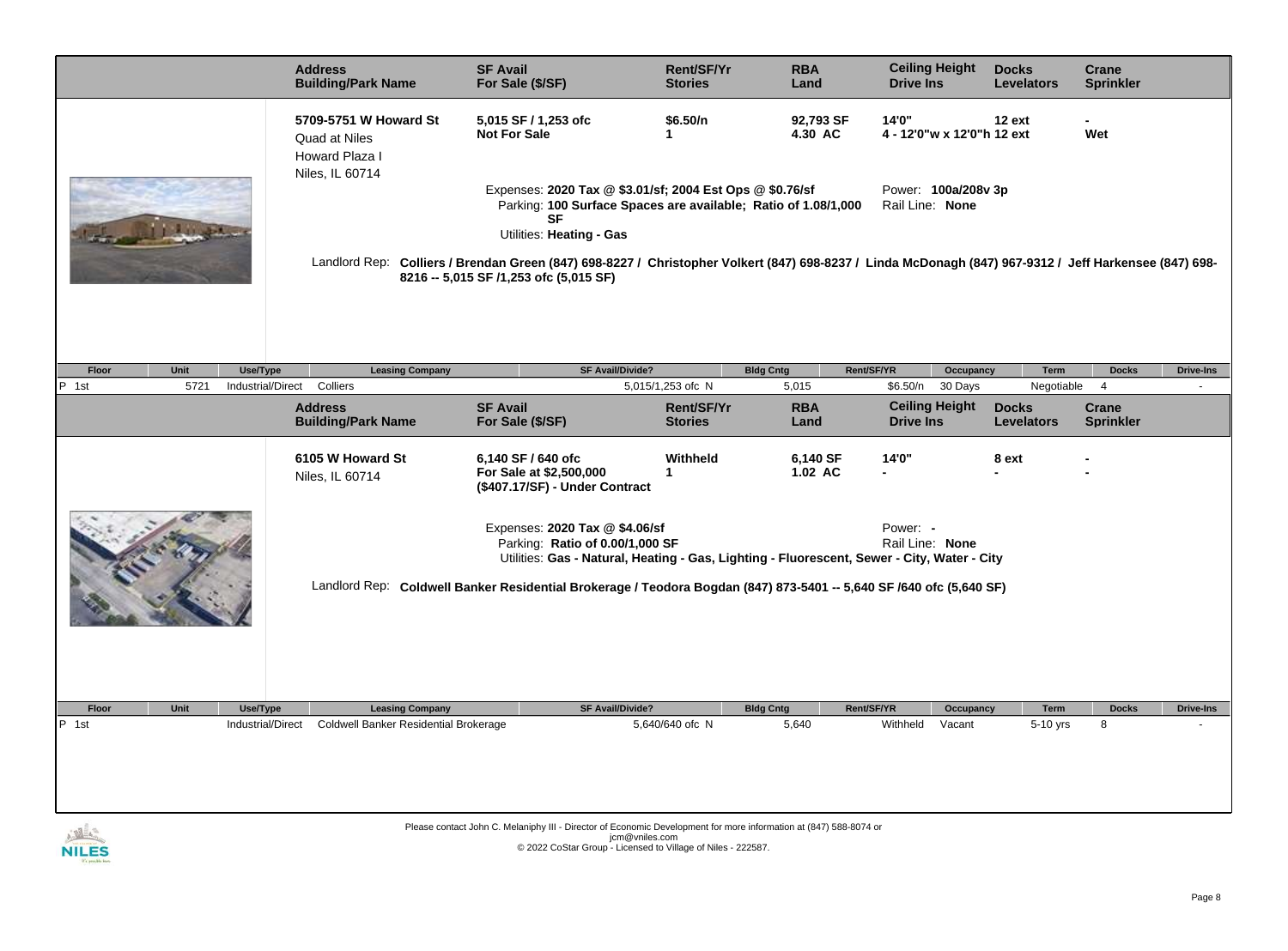|                          |                          | <b>Address</b><br><b>Building/Park Name</b>                       | <b>SF Avail</b><br>For Sale (\$/SF)                                                                                                                                                                                 | Rent/SF/Yr<br><b>Stories</b>        | <b>RBA</b><br>Land     | <b>Drive Ins</b>      | <b>Ceiling Height</b> | <b>Docks</b><br><b>Levelators</b> | Crane<br><b>Sprinkler</b> |                  |
|--------------------------|--------------------------|-------------------------------------------------------------------|---------------------------------------------------------------------------------------------------------------------------------------------------------------------------------------------------------------------|-------------------------------------|------------------------|-----------------------|-----------------------|-----------------------------------|---------------------------|------------------|
|                          |                          | 6143 W Howard St<br>Niles, IL 60714                               | 34,347 SF<br><b>For Sale - Active</b>                                                                                                                                                                               | Withheld<br>$\mathbf{1}$            | 34,347 SF<br>1.70 AC   | 14'0"<br>$\mathbf{1}$ |                       | 3 ext                             | Wet                       |                  |
|                          |                          |                                                                   | Expenses: 2020 Tax @ \$2.18/sf<br>Parking: 35 free Surface Spaces are available; Ratio of<br>1.02/1,000 SF<br>Utilities: -<br>Landlord Rep: Colliers / Brendan Green (847) 698-8227 -- 34,347 SF (34,347 SF)        |                                     |                        | Power: 800a           | Rail Line: None       |                                   |                           |                  |
| Floor<br>Unit            | Use/Type                 | <b>Leasing Company</b>                                            | <b>SF Avail/Divide?</b>                                                                                                                                                                                             |                                     | <b>Bldg Cntg</b>       | Rent/SF/YR            | Occupancy             | <b>Term</b>                       | <b>Docks</b>              | <b>Drive-Ins</b> |
| P<br>1st                 | <b>Industrial/Direct</b> | Colliers                                                          |                                                                                                                                                                                                                     | 34,347 N                            | 34,347                 | Withheld              | Vacant                | Negotiable                        | $\mathbf{3}$              | $\mathbf{1}$     |
|                          |                          | <b>Address</b><br><b>Building/Park Name</b>                       | <b>SF Avail</b><br>For Sale (\$/SF)                                                                                                                                                                                 | <b>Rent/SF/Yr</b><br><b>Stories</b> | <b>RBA</b><br>Land     | <b>Drive Ins</b>      | <b>Ceiling Height</b> | <b>Docks</b><br><b>Levelators</b> | Crane<br><b>Sprinkler</b> |                  |
|                          |                          | 6201-6299 W Howard St<br><b>Howard Commons</b><br>Niles, IL 60714 | 8,633 SF / 2,576 ofc<br><b>Not For Sale</b>                                                                                                                                                                         | \$12.00<br>$\mathbf{2}$             | 374,862 SF<br>18.80 AC | 16'0"<br>6            |                       | 12 int/12 ext<br><b>Yes</b>       | <b>None</b><br>Wet        |                  |
|                          |                          |                                                                   | Expenses: 2020 Tax @ \$1.84/sf, 2012 Est Tax @ \$1.20/sf; 2011 Ops Power: -<br>@ \$1.94/sf, 2012 Est Ops @ \$1.43/sf<br>Parking: 621 Surface Spaces are available; Ratio of 3.00/1,000<br><b>SF</b><br>Utilities: - |                                     |                        | Rail Line: -          |                       |                                   |                           |                  |
|                          |                          |                                                                   | Landlord Rep: REA Commercial Real Estate LLC / Harley Kahn (847) 676-0030 X1 -- 3,680 SF /2,576 ofc (3,680 SF)<br>Sublet Contact: Colliers / Lois K. Durkin (312) 930-3313 -- 4,953 SF /2,576 ofc (4,953 SF)        |                                     |                        |                       |                       |                                   |                           |                  |
| Floor<br>Unit            | Use/Type                 | <b>Leasing Company</b>                                            | <b>SF Avail/Divide?</b>                                                                                                                                                                                             |                                     | <b>Bldg Cntg</b>       | Rent/SF/YR            | Occupancy             | <b>Term</b>                       | <b>Docks</b>              | <b>Drive-Ins</b> |
| P 1st                    | Office/Sublet            | Colliers                                                          |                                                                                                                                                                                                                     | 4,953 N                             | 4,953                  | Withheld              | 30 Days               | Thru Dec<br>2022                  |                           |                  |
| P 1st<br>6225W<br>Howard | Flex/Direct              | <b>REA Commercial Real Estate LLC</b>                             |                                                                                                                                                                                                                     | 3,680/2,576 of cN                   | 3,680                  | \$12.00/mg            | Vacant                | $3-5$ yrs                         | 8                         |                  |
|                          |                          |                                                                   | Please contact John C. Melaniphy III - Director of Economic Development for more information at (847) 588-8074 or<br>icm@vniles.com                                                                                 |                                     |                        |                       |                       |                                   |                           |                  |



jcm@vniles.com<br>© 2022 CoStar Group - Licensed to Village of Niles - 222587.